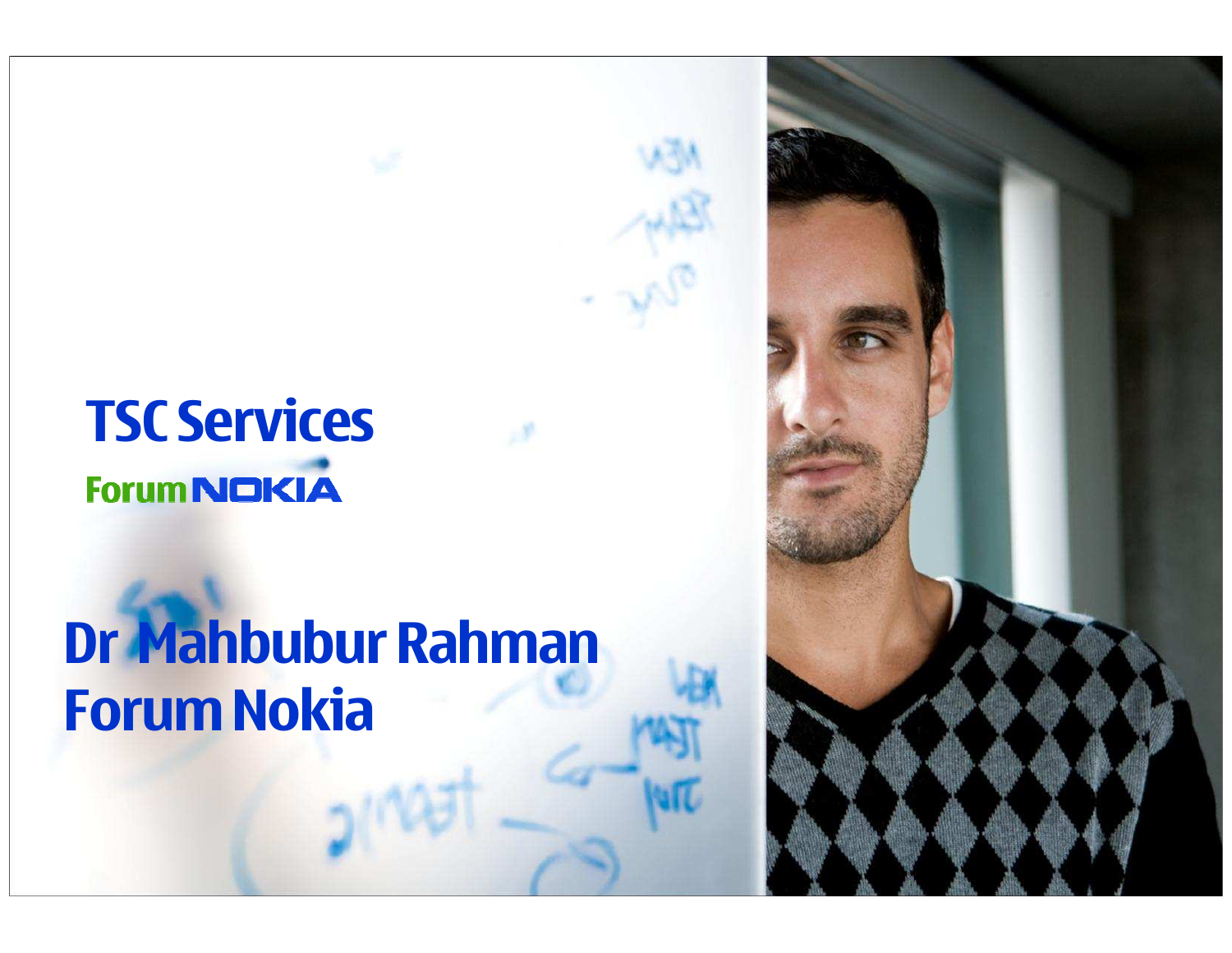

-Evans Data Corporation



©2008 Nokia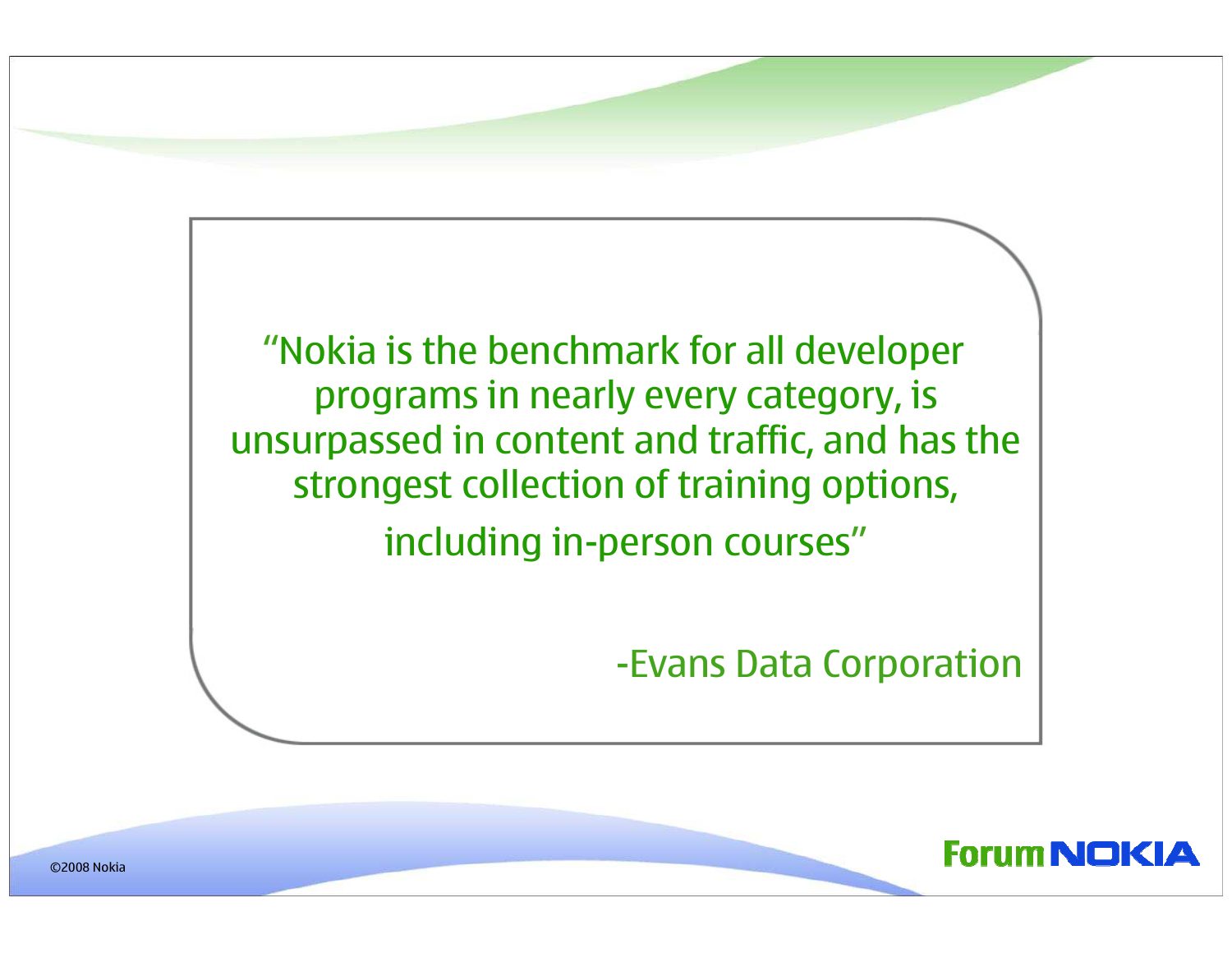### The Forum Nokia mission:



- Bring innovation to devices, services & software
- Create business opportunities for mobile developers
- Connect developers to tools, technical information, support, and distribution channels
- Help build and market applications
- Support technical and business development

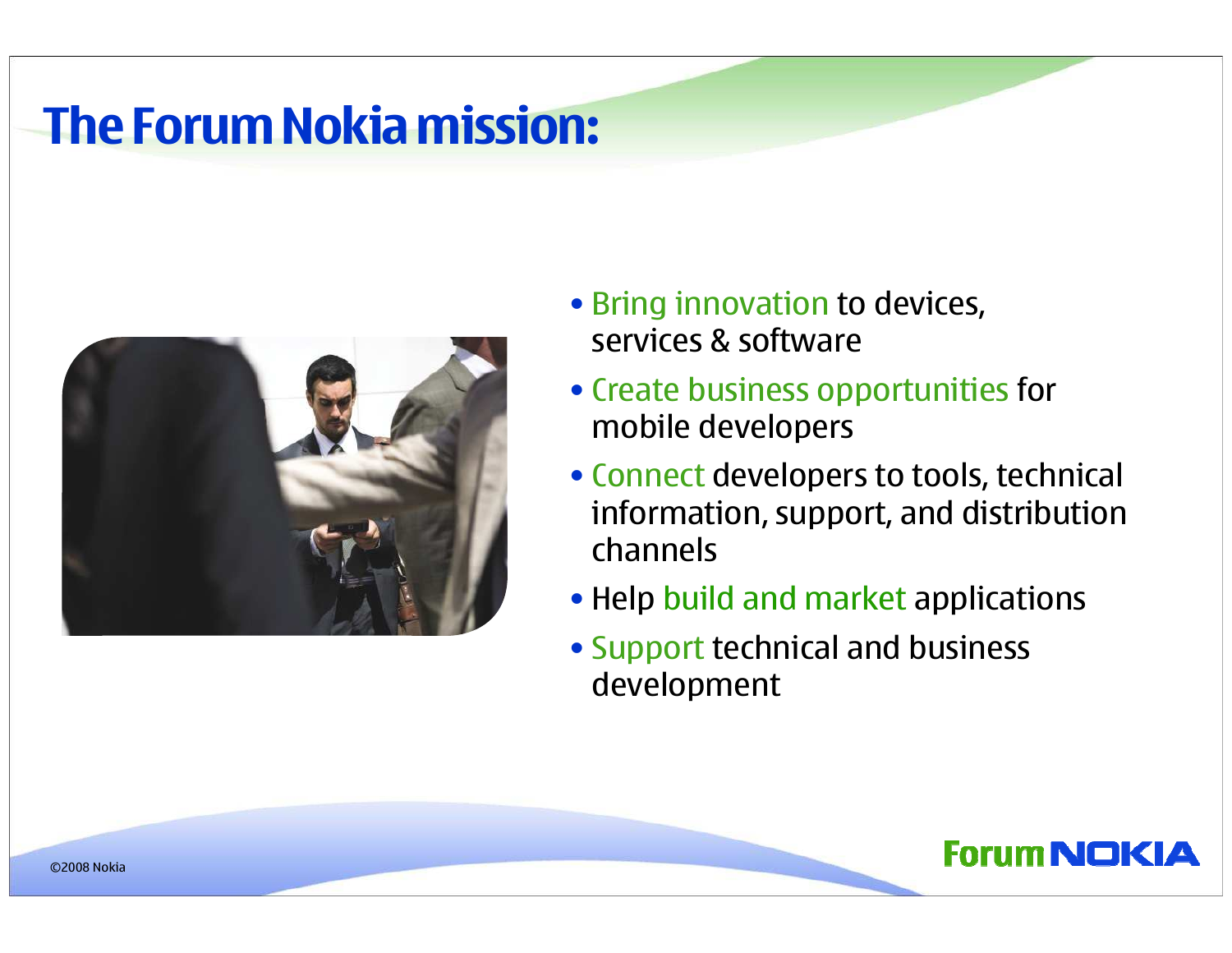## The Leading Mobile Developer Community

Forum Nokia provides technical know-how to over 3.6 millions developers for all Nokia supported technologies

#### For application developers

- •Symbian C++
- $\bullet$ Java™ technology
- •Flash Lite
- $\bullet$ OpenC
- $\bullet$ Python
- • Web technologies - Nokia's Web Run-Time

#### For content and creative developers

- •Images
- •Video
- •Audio
- $\bullet$ SVGT
- •Themes
- $\bullet$ SMS
- •**MMS**
- •Web



©2008 Nokia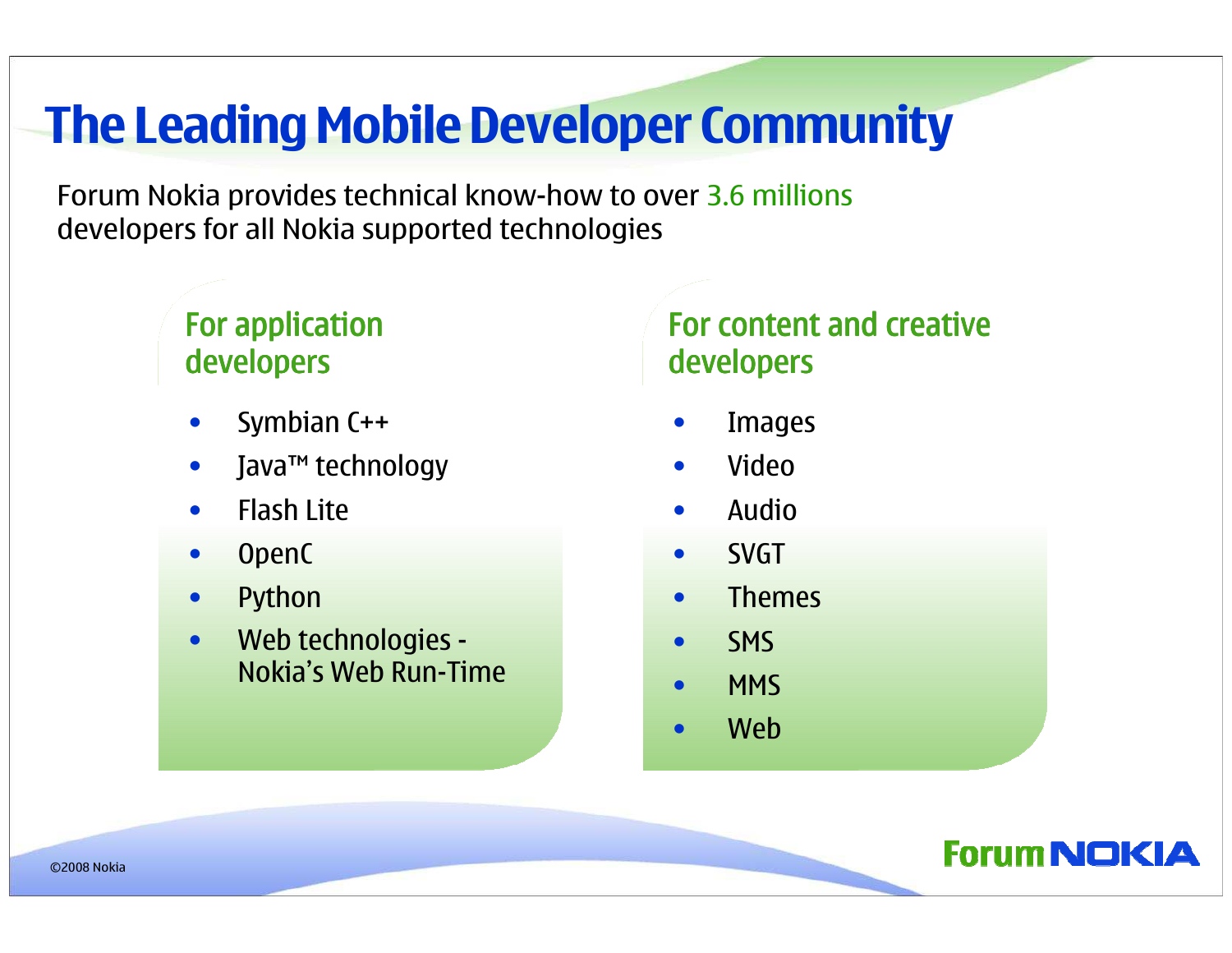### Our goal…

… is to make sure developers find the right information and support !

- Discussion boards
- Wikis
- Blogs
- Real time chats
- Podcasts
- New content
- Forum Nokia newsletter
- Technical events
- Code camps and seminars
- Web casts
- Mobile Application Summits
- •Developer competitions
- Tech Days
- • Events e.g. 3GSM, CTIA, CommunicAsia

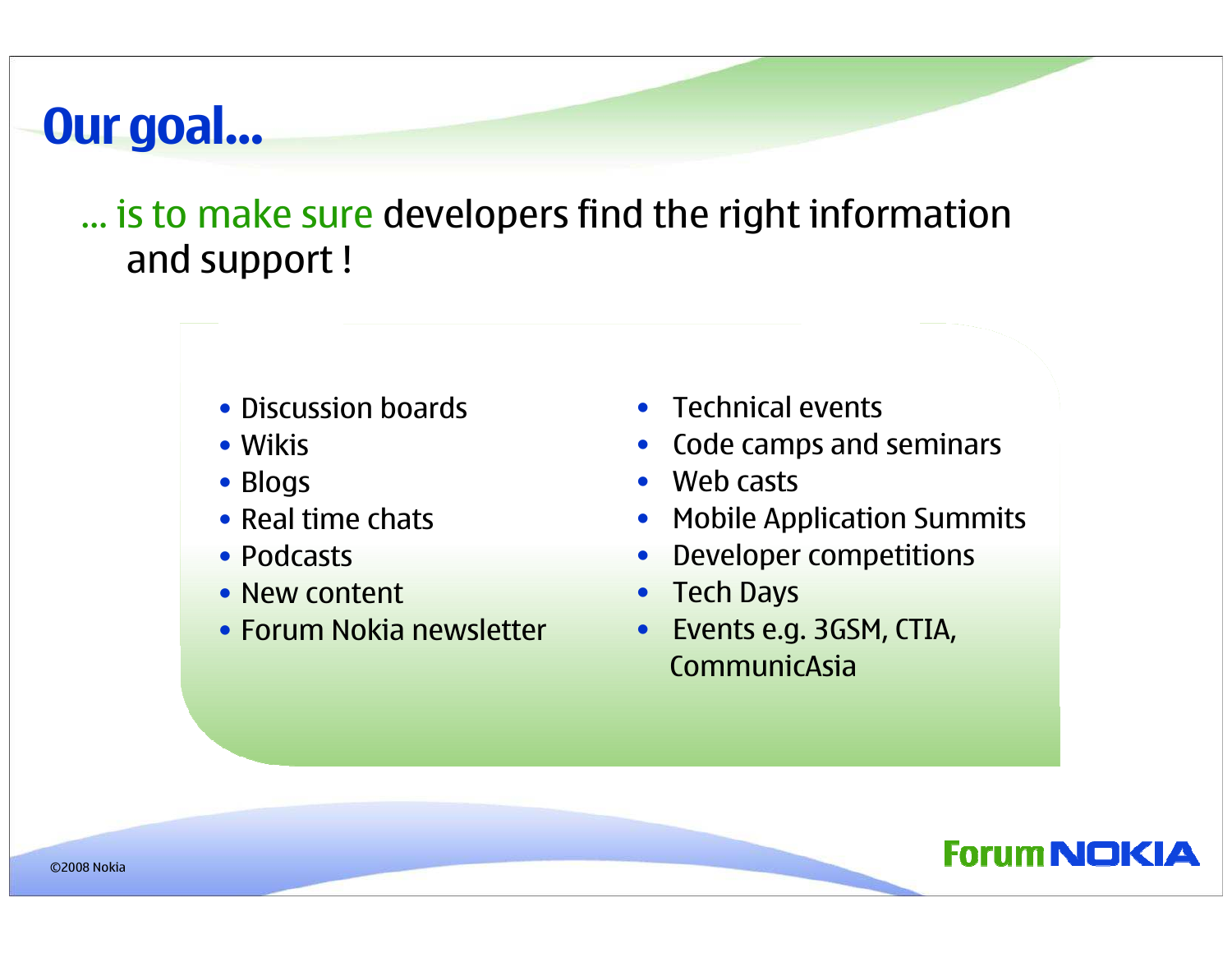### Get It Right from the Start

Tap into Timely, World-Class Developer Services. Whenever You Need Them.

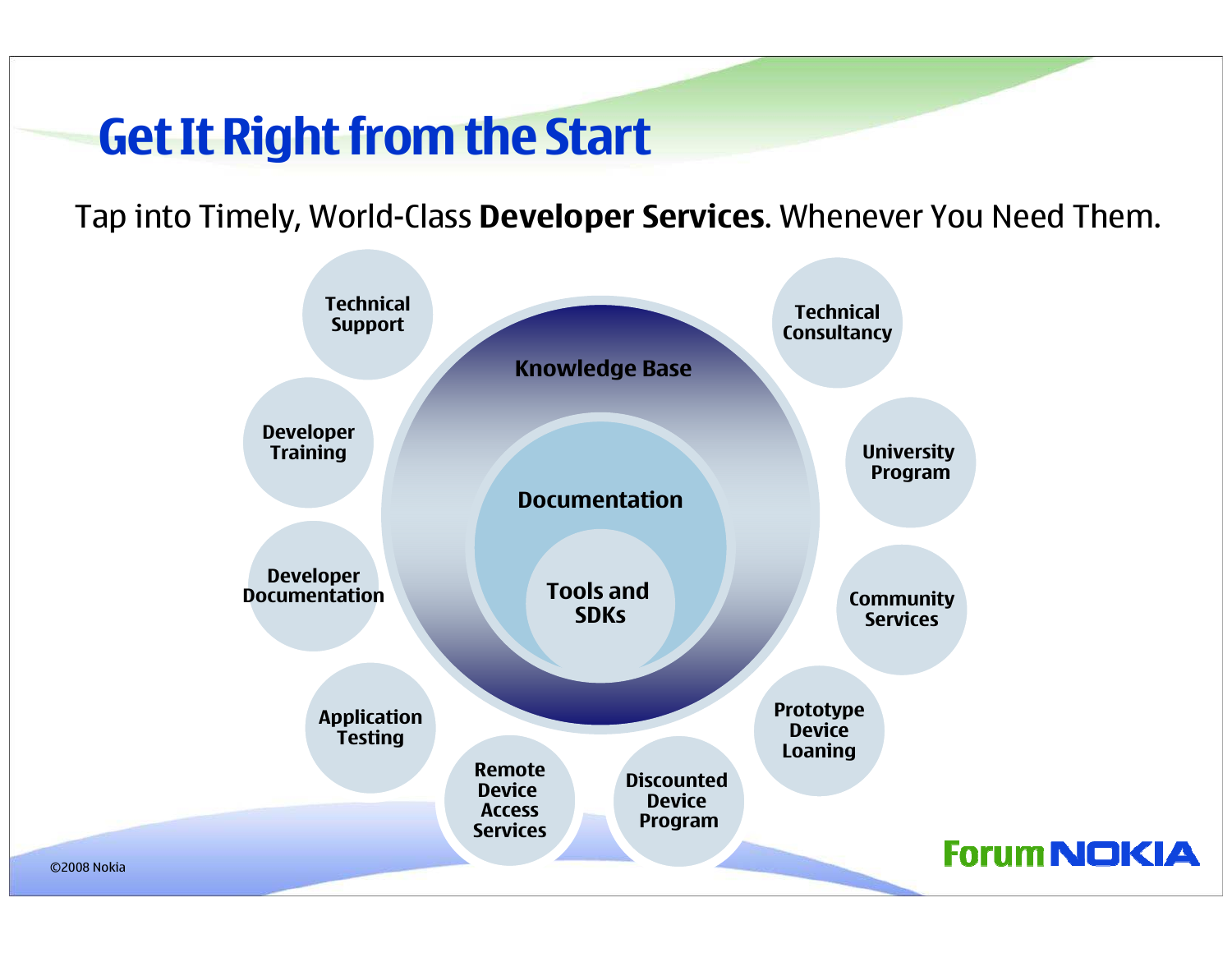### Develop and Test on the Latest Nokia Devices

Prototype**Device** Loaning

- $\bullet$  Early access to Nokia platform prototype devices to facilitate application development and testing.
- $\bullet$ First-come, first-served service.
- Service for Forum Nokia PRO members only.
- $\bullet$ Ever-increasing pool of loaner devices.

- Real-world setting.
- Real user experience.
- Features that are not available on emulators.
- Enhanced application development and testing

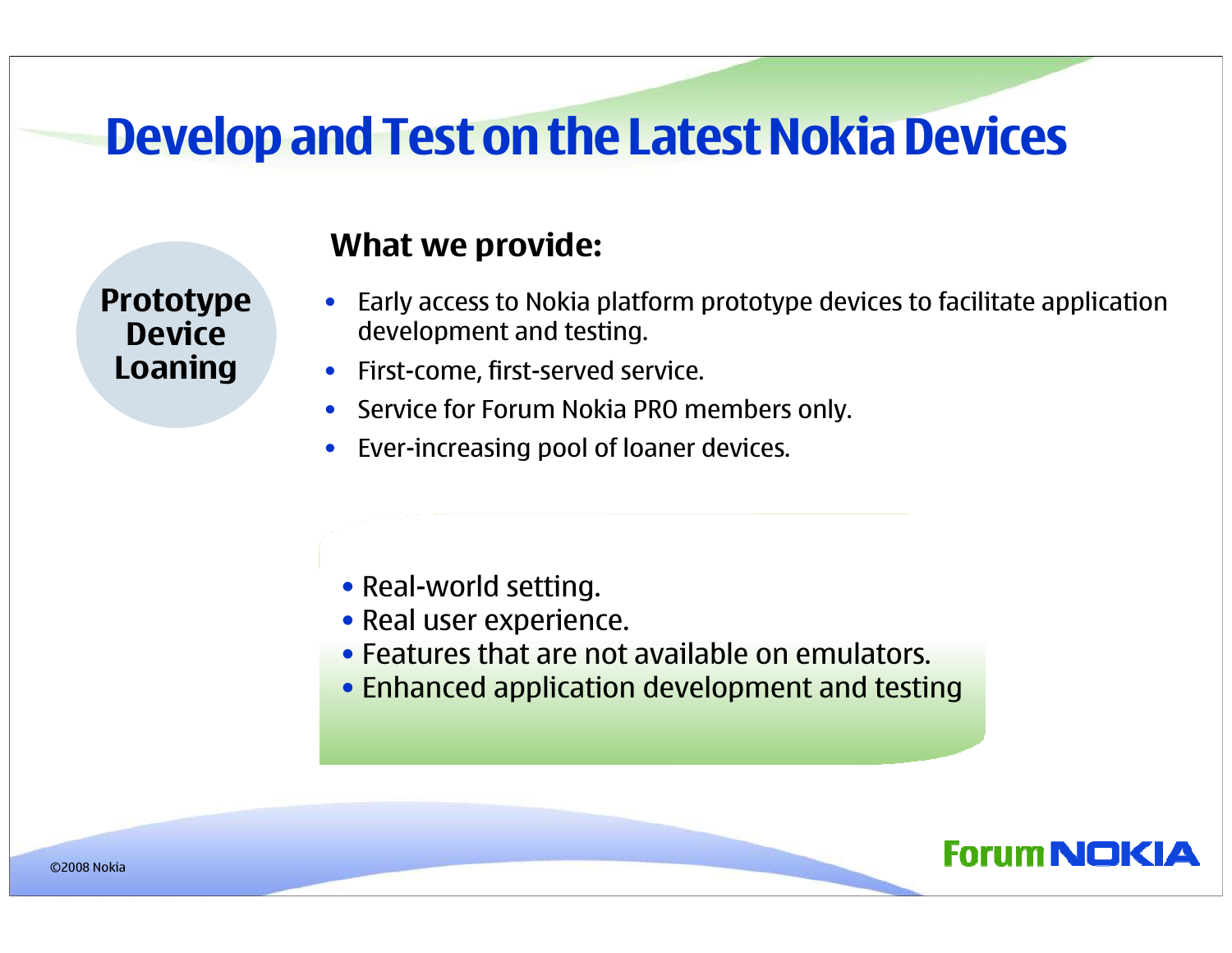### Develop and Test on the Latest Nokia Devices

**Discounted Device** Program

- Nokia devices for purchasing at discounted prices, as soon as commercial devices are available.
- $\bullet$  Discounted Device Program is available for registered Forum Nokia Developer Program members only.

- Devices for permanent use.
- Real user experience, with commercial quality.
- Continuous application development and testing.

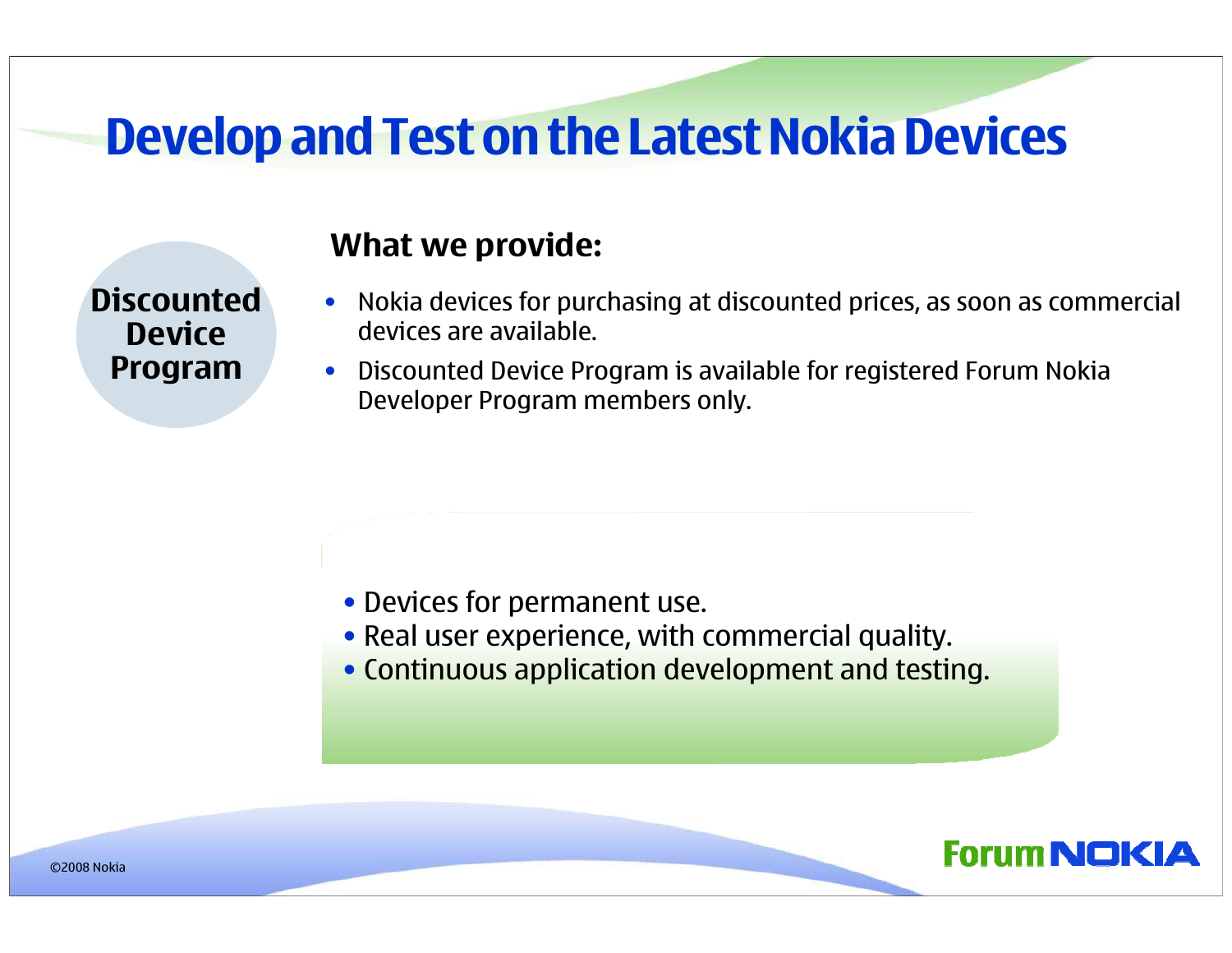### Develop and Test on the Latest Nokia Devices

Remote Device AccessServices

- •Access to a live device over the Internet.
- $\bullet$  This offers a possibility for the developers to reduce the effort on testing, demoing and content & application development.
- $\bullet$  Two service providers:
	- Forum Nokia free of charge, S60 devices only
	- DeviceAnywhere fee based, S60, Series 40 and Internet Tablets

- Devices for temporary use over the Internet.
- Continuous application development and testing.

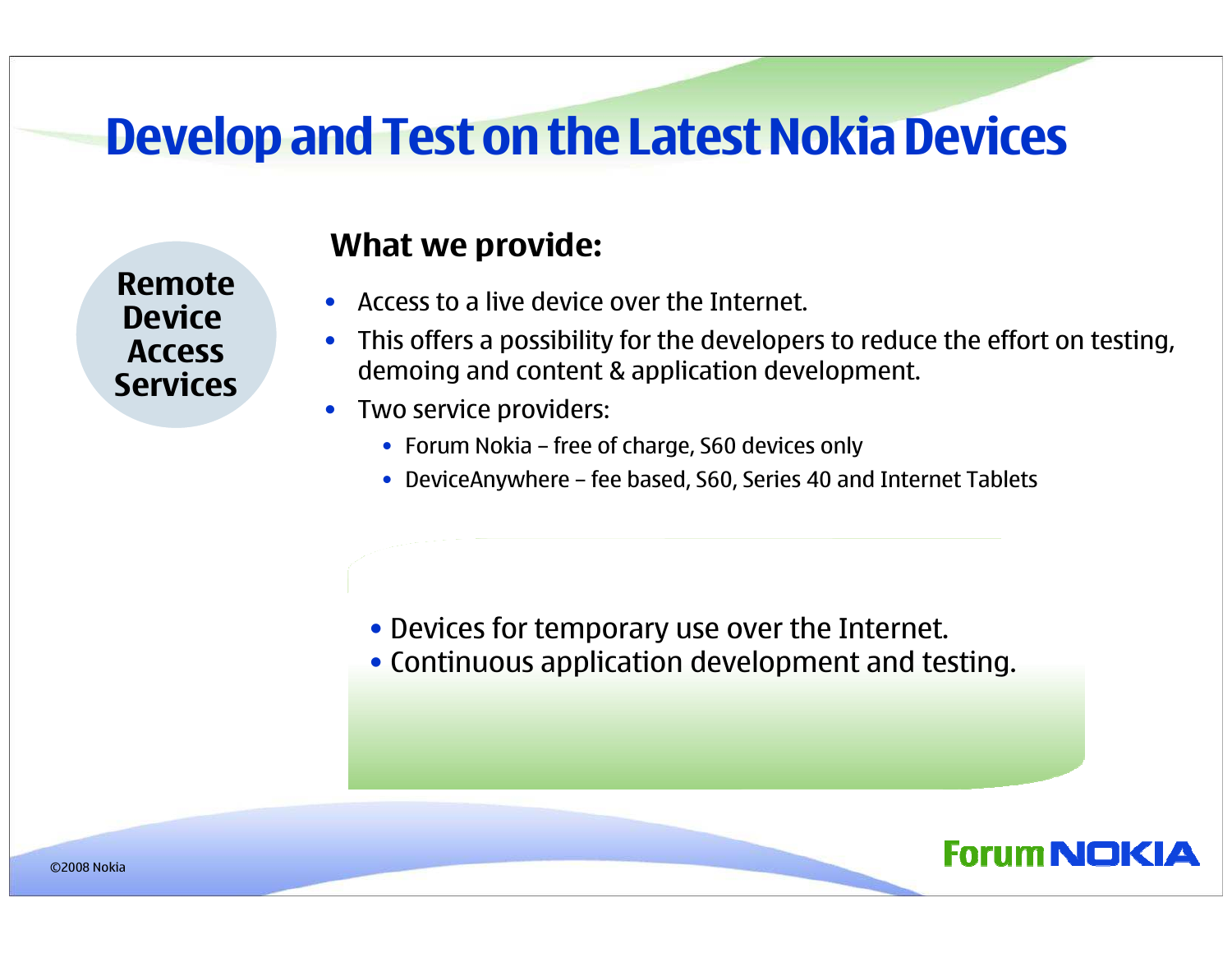### Get Your Applications Tested and Signed

What we provide:

•Support for industry standard testing and signing programs:

- 1. Symbian Signed for Symbian C++ applications.
- 2. Java Verified™ for J2ME™ applications.
- •Promotions through Nokia sales catalogs and other media.

Forum NOK

- $\bullet$  Instructions on testing-process guidelines at www.forum.nokia.com/testing.
- Every application in Nokia sales channels is Symbian Signed or Java Verified.
- Ensures seamless integration of applications and devices.
- Better application quality improves the user experience.
- Reduces developers' fragmentation and costs.

ApplicationTesting

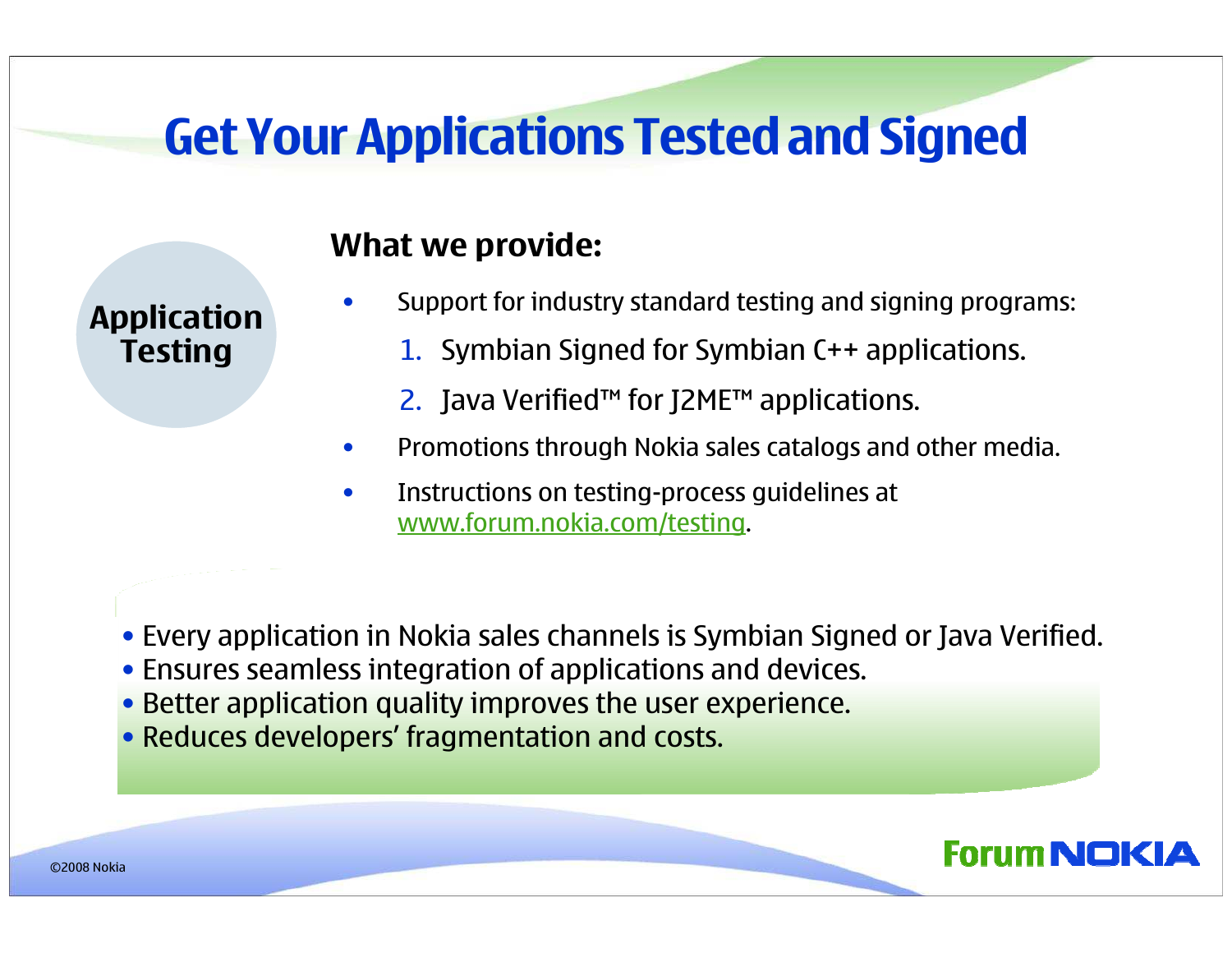### Keep Your Project Moving Forward

TechnicalSupport

- •Timely online technical support on a per-case basis.
- Solutions to specific problems and answers to technical questions.
- •Support for Java, Symbian OS / S60 and S40.
- $\bullet$ Internal API Partnering.
- •Special pricing for Forum Nokia PRO members.
- Expedited support for Forum Nokia PRO members.
- Get help troubleshooting your code.
- Receive help with your application or system integration.
- Find solutions not provided by other online support and solved-case databases.

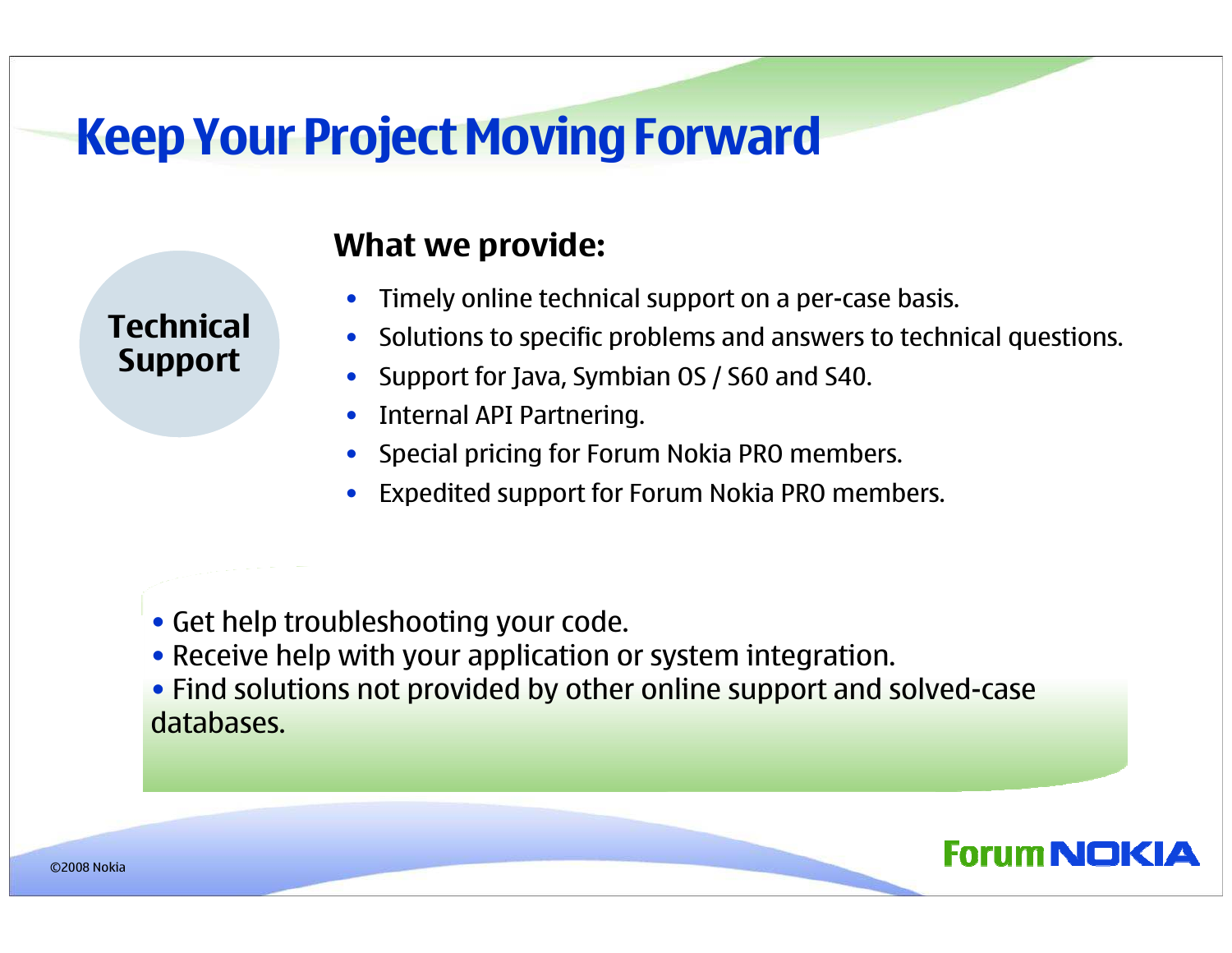### Have Expert Guidance Every Step of the Way

TechnicalConsultancy

- A fee-based technical consultancy for developing applications on Nokia platforms.
- Expert guidance every step of the application development or integration project.
- Dedicated consultant to coordinate all technical services throughout the project.
- Exclusive service to Nokia, operators, and ISVs.

- Do it right from the start.
- Optimize your application project from start to finish.
- Transfer knowledge to the rest of the team.
- Have peace of mind: you know you have a go-to resource.

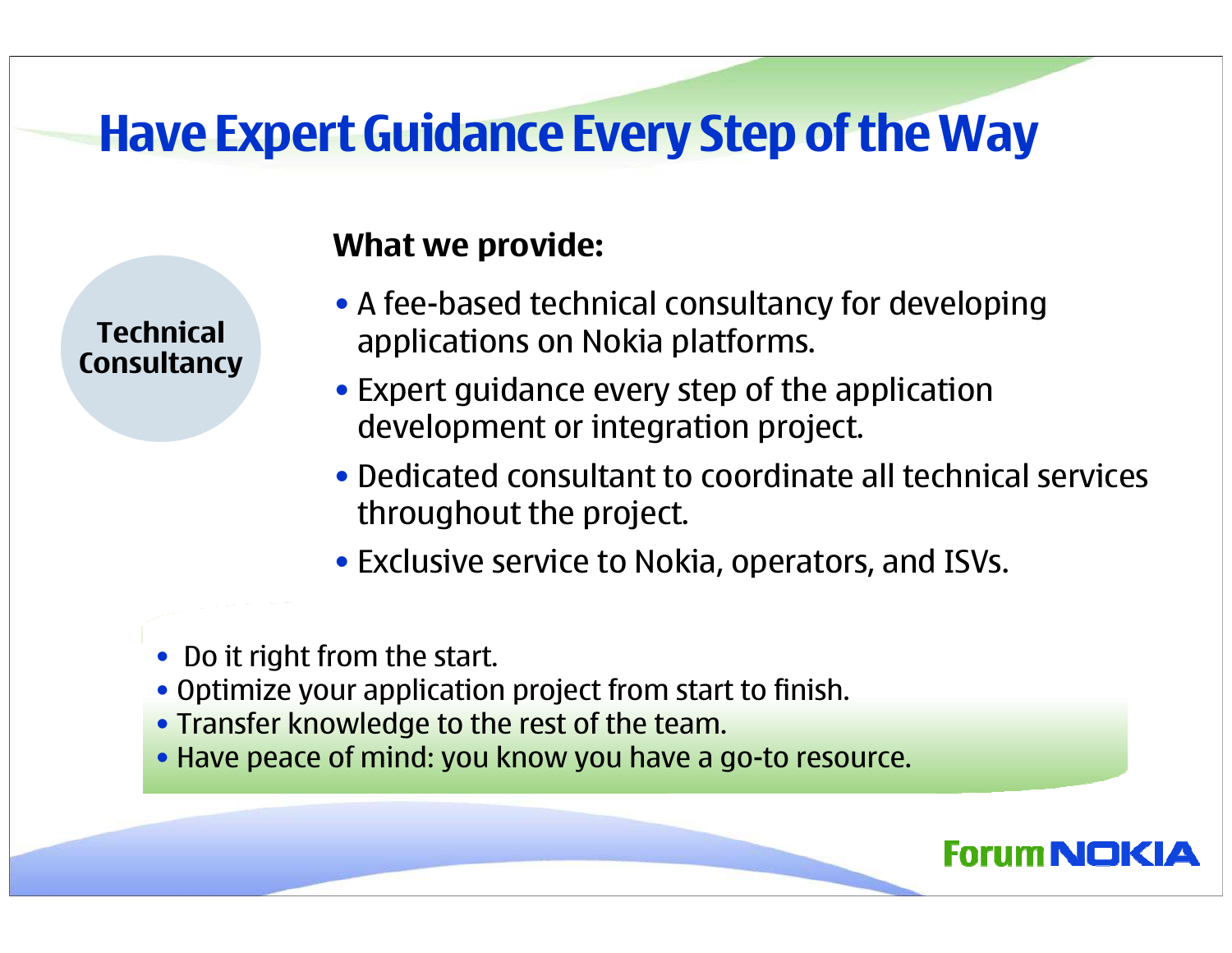### **Documentation**

DeveloperDocumentation

- •All needed information for effective application and service development
- $\bullet$ Developer Libraries for C++, Java, Flash and Web development
- $\bullet$ Knowledge Base: Known Issues, Technical Solutions, and Code Snippets
- $\bullet$ Code Examples
- eLearning and Training materials
- •User Experience and Design Guidelines
- Device Specifications
- •Thousands of additional tutorials and code examples from the community
- Information always at hand online
- No time or location restrictions study when best suited to you
- Verified code assets to speed up development
- Problems and solutions communicated timely and openly
- Resources for great user experience and coolest design
- Get it from your peers active community to help

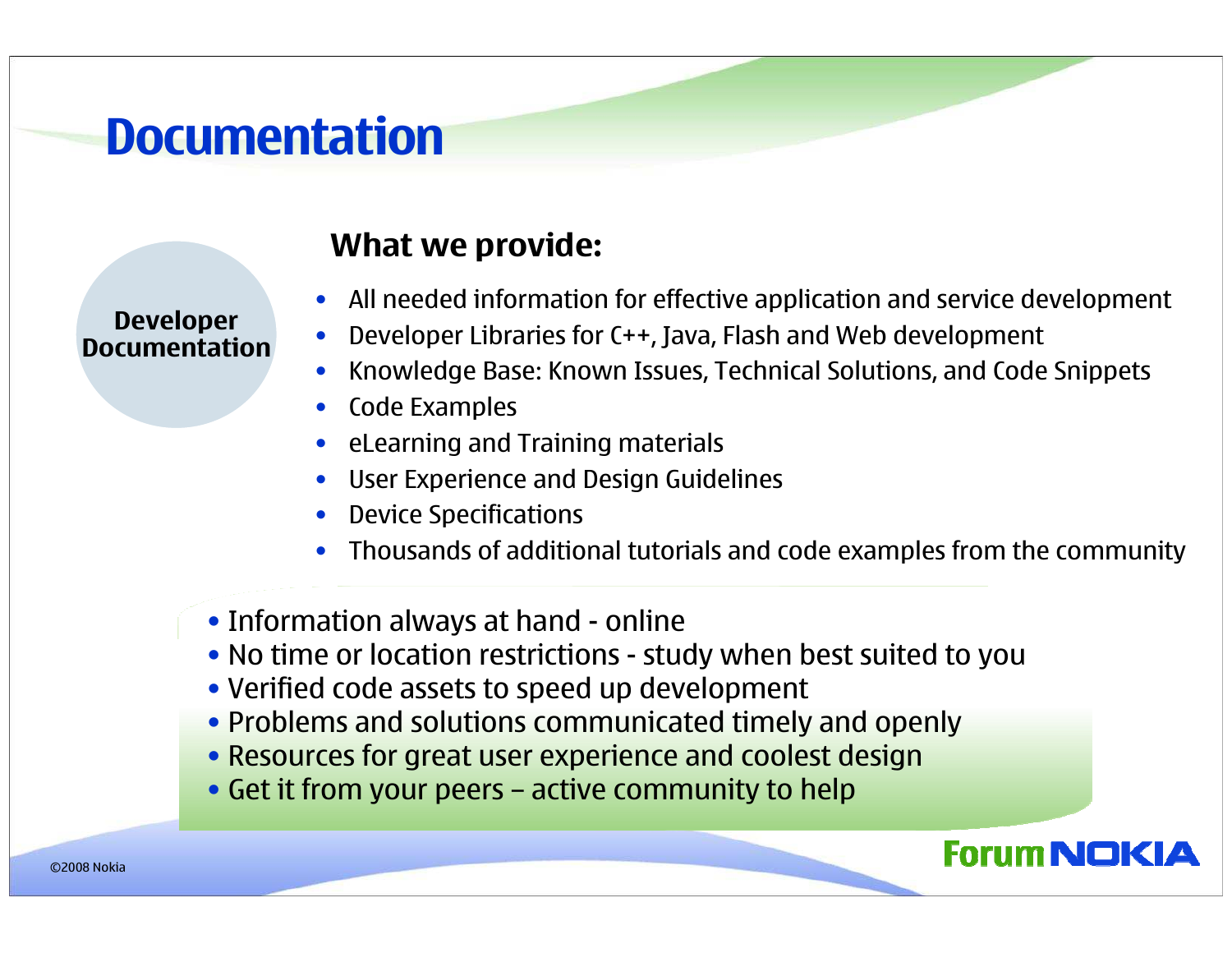### Developer Training

DeveloperTraining

Forum Nokia Developer Training Services provides developers with an access to the latest technical information and learning materials. Forum Nokia runs a global network of Nokia Certified Training Centers providing courses about Nokia related technologies and solutions. Developer Training Program co-operates with the mobile software industry stakeholders (S60 licensees, SW subcontractors and other partnering companies) and publishing houses by arranging joint programs andtraining activities.

- Offers quality training via the Global Nokia Certified Training Center Network of 6 commercial training companies and 4 universities.
- •Ensures early adoption of new Nokia technologies in the key developer community
- Creates and maintains top quality learning content and solutions for both developer training and university education
- •Supports Nokia R&D subcontractors by coordinating joint training programs •Provides SW engineers with industry standard skills accreditation on Symbian OS and S60 SW development

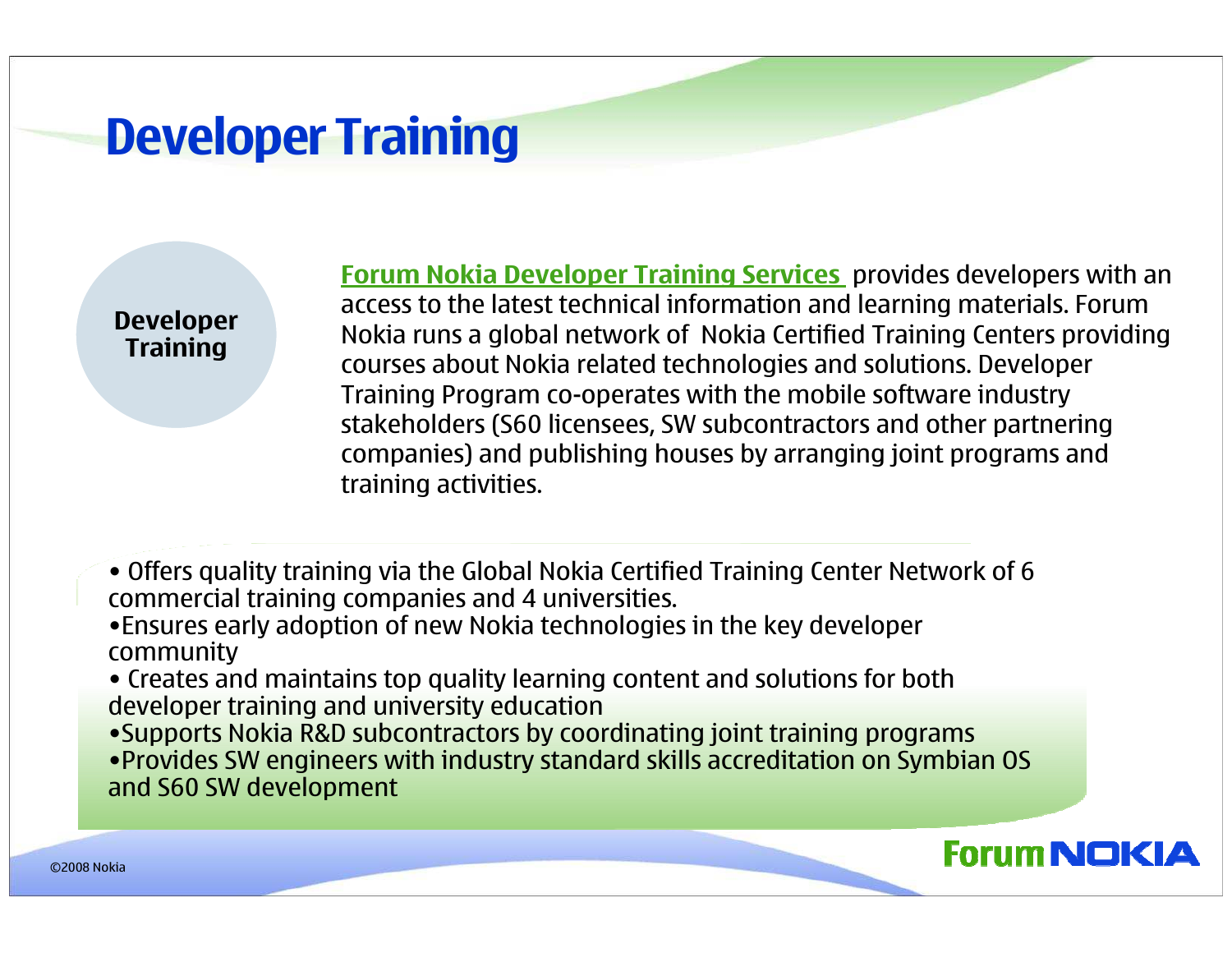### University Programs

**University** Programs

- •• Forum Nokia University Program provides universities with technical events,<br>training, curriculum materials and mobiles system learning materials. The progr training, curriculum materials and mobiles system learning materials. The program is comprised of some 200 professors, researchers and lecturers in some 70 universities and 12 countries.
- •• Forum Nokia PRO University Program is a selected group of 20 world leading<br>universities on mobile systems to carry out mobile software development and universities on mobile systems to carry out mobile software development and research activities with Forum Nokia PRO companies and Nokia units.
- •• Forum Nokia Innovation Network is a dedicated cluster of selected Forum Nokia<br>RPO university members with the sim to research, develop and deploy innovative PRO university members with the aim to research, develop and deploy innovative mobile solutions together with developer companies, ISVs and other related industry players. The network focuses on applied research, proof of concept development, real world testing, rapid prototyping, and mobile systems and applications training and education. The network will enable scalable collaboration activities and foster innovation capturing and knowledge transfer between mobile developers globally.
- Ensures a highly skilled global university network with excellent capabilities on Nokia platforms to run both scientific and commercial development projects with developer companies and Nokia R&D
- •Brings new innovating, high quality content, applications and services to Nokia platforms
- •Ensures that a critical mass of Nokia Platforms related competence and resources exists in the community
- •200 collaborated R&D projects carried out between PRO universities and external companies in 2007
- •100 technology events and workshops for 6000 participants carried out by the FN university program in 2007